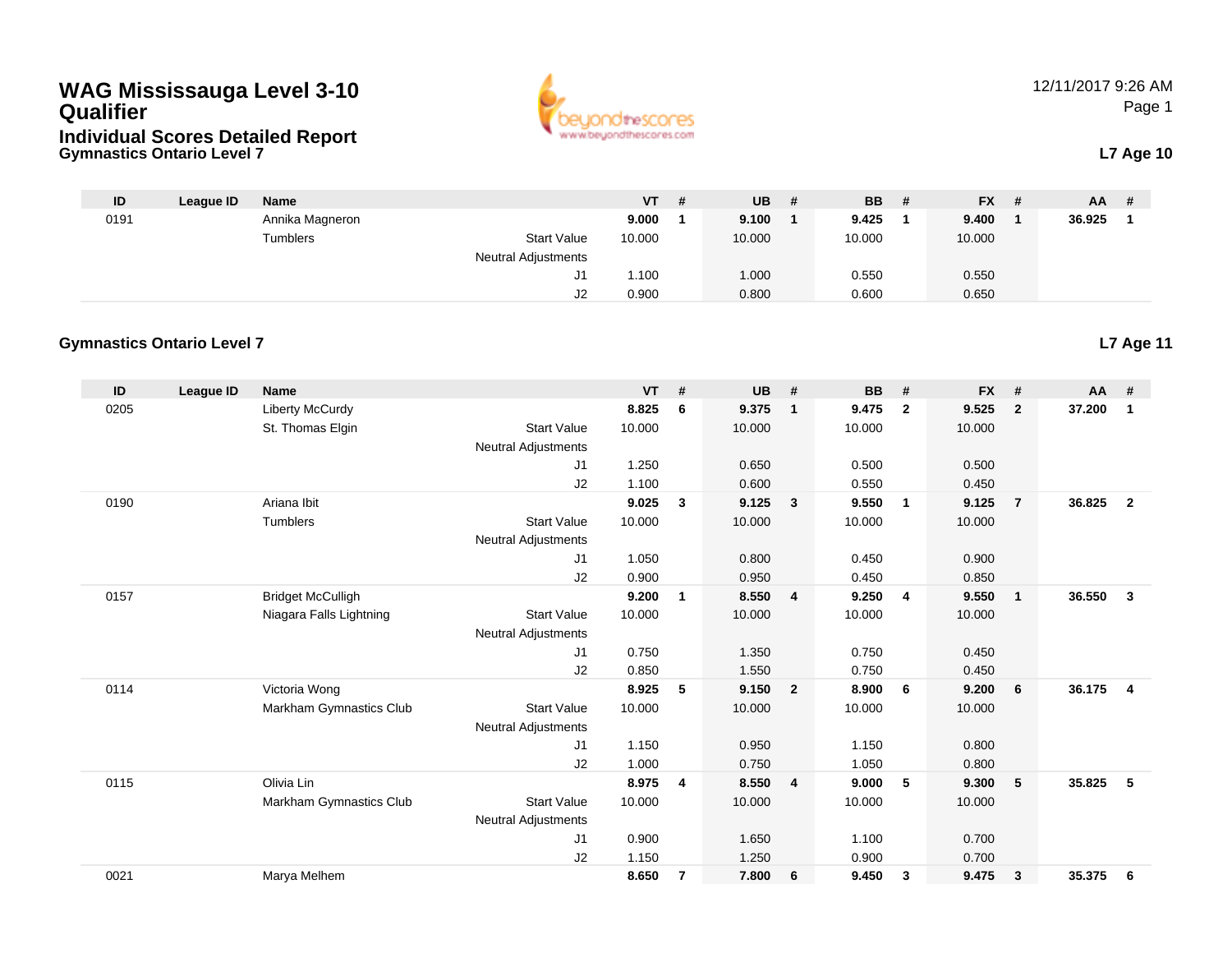## **WAG Mississauga Level 3-10 Qualifier**



12/11/2017 9:26 AMPage 2

|      | Individual Scores Detailed Report |                            | www.beyondthescores.com |            |        |        |        |
|------|-----------------------------------|----------------------------|-------------------------|------------|--------|--------|--------|
|      | <b>Tristar Gymnastics Club</b>    | <b>Start Value</b>         | 10.000                  | 9.500      | 10.000 | 10.000 |        |
|      |                                   | <b>Neutral Adjustments</b> |                         |            |        |        |        |
|      |                                   | J1                         | 1.400                   | 1.850      | 0.550  | 0.650  |        |
|      |                                   | J2                         | 1.300                   | 1.550      | 0.550  | 0.400  |        |
| 0156 | Alexia Partheniou                 |                            | 9.125<br>- 2            | 7.725<br>7 | 8.725  | 9.4004 | 34.975 |
|      | Niagara Falls Lightning           | <b>Start Value</b>         | 10.000                  | 10.000     | 10.000 | 10.000 |        |
|      |                                   | <b>Neutral Adjustments</b> |                         |            |        |        |        |
|      |                                   | J1                         | 0.750                   | 2.200      | .200   | 0.700  |        |
|      |                                   | J2                         | 1.000                   | 2.350      | 350،،  | 0.500  |        |

#### **Gymnastics Ontario Level 7**

| ID   | <b>League ID</b> | <b>Name</b>             |                            | <b>VT</b> | #              | <b>UB</b> | #                       | <b>BB</b> | #                       | <b>FX</b> | #              | <b>AA</b> | #              |
|------|------------------|-------------------------|----------------------------|-----------|----------------|-----------|-------------------------|-----------|-------------------------|-----------|----------------|-----------|----------------|
| 0095 |                  | <b>Avril Sanchez</b>    |                            | 9.400     | $\overline{2}$ | 9.575     | $\overline{2}$          | 9.425     | 4                       | 9.600     | $\mathbf{1}$   | 38.000    | $\mathbf 1$    |
|      |                  | Gymnastics Mississauga  | <b>Start Value</b>         | 10.000    |                | 10.000    |                         | 10.000    |                         | 10.000    |                |           |                |
|      |                  |                         | Neutral Adjustments        |           |                |           |                         |           |                         |           |                |           |                |
|      |                  |                         | J <sub>1</sub>             | 0.600     |                | 0.450     |                         | 0.500     |                         | 0.350     |                |           |                |
|      |                  |                         | J2                         | 0.600     |                | 0.400     |                         | 0.650     |                         | 0.450     |                |           |                |
| 0203 |                  | Haylee Smith            |                            | 9.225     | $\mathbf{3}$   | 9.375     | $\overline{\mathbf{3}}$ | 9.475     | $\overline{\mathbf{3}}$ | 9.575     | $\overline{2}$ | 37.650    | $\overline{2}$ |
|      |                  | St. Thomas Elgin        | <b>Start Value</b>         | 10.000    |                | 10.000    |                         | 10.000    |                         | 10.000    |                |           |                |
|      |                  |                         | <b>Neutral Adjustments</b> |           |                |           |                         |           |                         |           |                |           |                |
|      |                  |                         | J <sub>1</sub>             | 0.850     |                | 0.700     |                         | 0.450     |                         | 0.400     |                |           |                |
|      |                  |                         | J2                         | 0.700     |                | 0.550     |                         | 0.600     |                         | 0.450     |                |           |                |
| 0226 |                  | <b>Hayley Clark</b>     |                            | 9.050     | 5              | 9.350     | $\overline{4}$          | 9.700     | $\overline{\mathbf{1}}$ | 9.475     | 3              | 37.575    | $\mathbf{3}$   |
|      |                  | Gym Magic               | <b>Start Value</b>         | 10.000    |                | 10.000    |                         | 10.000    |                         | 10.000    |                |           |                |
|      |                  |                         | <b>Neutral Adjustments</b> |           |                |           |                         |           |                         |           |                |           |                |
|      |                  |                         | J1                         | 0.950     |                | 0.650     |                         | 0.250     |                         | 0.550     |                |           |                |
|      |                  |                         | J2                         | 0.950     |                | 0.650     |                         | 0.350     |                         | 0.500     |                |           |                |
| 0108 |                  | Anne Liu                |                            | 9.600     | 1              | 9.075     | 5                       | 9.525     | $\overline{\mathbf{2}}$ | 9.100     | 6              | 37.300    | $\overline{4}$ |
|      |                  | Markham Gymnastics Club | <b>Start Value</b>         | 10.000    |                | 10.000    |                         | 10.000    |                         | 10.000    |                |           |                |
|      |                  |                         | <b>Neutral Adjustments</b> |           |                |           |                         |           |                         |           |                |           |                |
|      |                  |                         | J1                         | 0.400     |                | 0.950     |                         | 0.550     |                         | 1.000     |                |           |                |
|      |                  |                         | J2                         | 0.400     |                | 0.900     |                         | 0.400     |                         | 0.800     |                |           |                |
| 0134 |                  | Riya Acharya            |                            | 8.925     | 6              | 9.625     | $\overline{1}$          | 8.725     | 6                       | 9.400     | $\overline{4}$ | 36.675    | 5              |
|      |                  | Gym Magic               | <b>Start Value</b>         | 10.000    |                | 10.000    |                         | 9.500     |                         | 10.000    |                |           |                |
|      |                  |                         | <b>Neutral Adjustments</b> |           |                |           |                         |           |                         |           |                |           |                |
|      |                  |                         | J <sub>1</sub>             | 1.100     |                | 0.400     |                         | 0.750     |                         | 0.600     |                |           |                |
|      |                  |                         | J2                         | 1.050     |                | 0.350     |                         | 0.800     |                         | 0.600     |                |           |                |
| 0204 |                  | Marin Payne             |                            | 8.650     | 7              | 8.625     | - 6                     | 8.850     | 5                       | 9.300     | 5              | 35.425    | 6              |
|      |                  |                         |                            |           |                |           |                         |           |                         |           |                |           |                |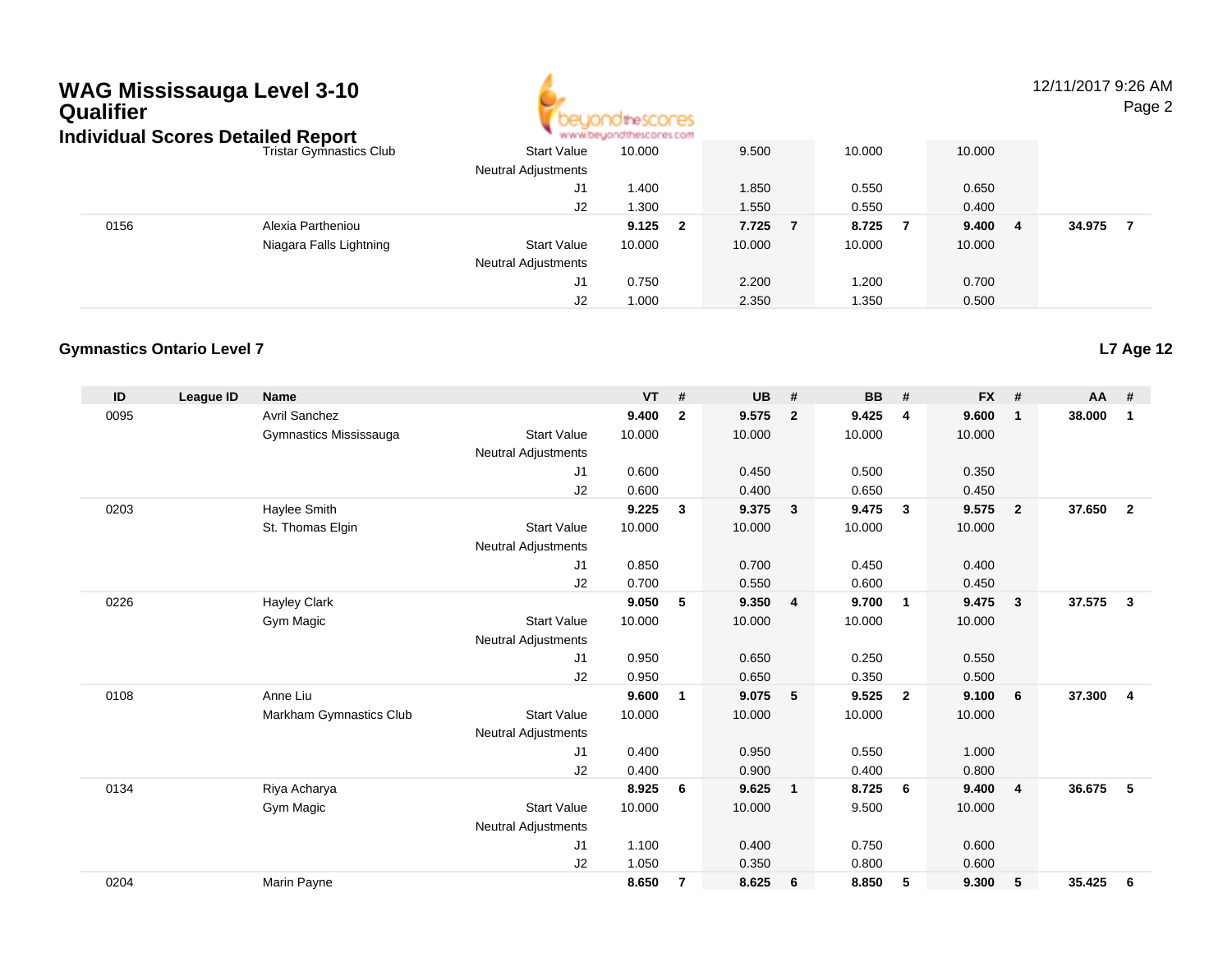### **WAG Mississauga Level 3-10 Qualifier**



12/11/2017 9:26 AMPage 3

#### St. Thomas Elginn 10.000 10.000 10.000 10.000 10.000 10.000 Neutral Adjustments J1 1.400 1.500 1.200 0.700 J2 1.300 1.250 1.100 0.700 0006 Olivia Nairn **9.150 <sup>4</sup> 7.775 <sup>7</sup> 8.575 <sup>7</sup> 8.750 <sup>7</sup> 34.250 <sup>7</sup>** Owen Sound Satellites Start Valuee 10.000 8.700 9.400 10.000 Neutral Adjustments J1 0.900 1.000 0.950 1.200 J2 0.800 0.850 0.700 1.300 **Individual Scores Detailed Report**

#### **Gymnastics Ontario Level 7**

| ID   | League ID | <b>Name</b>                    |                            | <b>VT</b> | #              | <b>UB</b> | #                       | <b>BB</b> | #                       | <b>FX</b> | #              | AA     | #              |
|------|-----------|--------------------------------|----------------------------|-----------|----------------|-----------|-------------------------|-----------|-------------------------|-----------|----------------|--------|----------------|
| 0144 |           | <b>Tia Ramirez</b>             |                            | 9.200     | 4              | 9.300     | $\mathbf{3}$            | 9.625     | $\mathbf{1}$            | 9.550     | $\mathbf{1}$   | 37.675 | 1              |
|      |           | Gym Magic                      | <b>Start Value</b>         | 10.000    |                | 10.000    |                         | 10.000    |                         | 10.000    |                |        |                |
|      |           |                                | <b>Neutral Adjustments</b> |           |                |           |                         |           |                         |           |                |        |                |
|      |           |                                | J1                         | 0.800     |                | 0.750     |                         | 0.450     |                         | 0.500     |                |        |                |
|      |           |                                | J2                         | 0.800     |                | 0.650     |                         | 0.300     |                         | 0.400     |                |        |                |
| 0016 |           | <b>Lindsey Gill</b>            |                            | 9.425     | $\mathbf{1}$   | 9.125     | 6                       | 9.325     | 3                       | 9.500     | $\overline{2}$ | 37,375 | $\overline{2}$ |
|      |           | <b>Tristar Gymnastics Club</b> | <b>Start Value</b>         | 10.000    |                | 10.000    |                         | 10.000    |                         | 10.000    |                |        |                |
|      |           |                                | <b>Neutral Adjustments</b> |           |                |           |                         |           |                         |           |                |        |                |
|      |           |                                | J <sub>1</sub>             | 0.600     |                | 1.000     |                         | 0.700     |                         | 0.550     |                |        |                |
|      |           |                                | J2                         | 0.550     |                | 0.750     |                         | 0.650     |                         | 0.450     |                |        |                |
| 0133 |           | Ella Alford                    |                            | 9.125     | 5              | 9.325     | $\overline{\mathbf{2}}$ | 9.225     | 5                       | 9.350     | 5              | 37.025 | $\mathbf{3}$   |
|      |           | Gym Magic                      | <b>Start Value</b>         | 10.000    |                | 10.000    |                         | 10.000    |                         | 10.000    |                |        |                |
|      |           |                                | <b>Neutral Adjustments</b> |           |                |           |                         |           |                         |           |                |        |                |
|      |           |                                | J1                         | 0.850     |                | 0.700     |                         | 0.700     |                         | 0.700     |                |        |                |
|      |           |                                | J2                         | 0.900     |                | 0.650     |                         | 0.850     |                         | 0.600     |                |        |                |
| 0124 |           | Maeve McSweeney                |                            | 8.725     | $\overline{7}$ | 9.175     | $\overline{4}$          | 9.275     | $\overline{4}$          | 9.400     | $\mathbf{3}$   | 36.575 | $\overline{4}$ |
|      |           | Toronto Premier Gym Club       | <b>Start Value</b>         | 10.000    |                | 10.000    |                         | 10.000    |                         | 10.000    |                |        |                |
|      |           |                                | <b>Neutral Adjustments</b> |           |                |           |                         |           |                         |           |                |        |                |
|      |           |                                | J1                         | 1.250     |                | 0.900     |                         | 0.700     |                         | 0.550     |                |        |                |
|      |           |                                | J2                         | 1.300     |                | 0.750     |                         | 0.750     |                         | 0.650     |                |        |                |
| 0092 |           | Elyssa Ross                    |                            | 9.325     | $\mathbf{3}$   | 9.175     | $\overline{4}$          | 8.150     | 8                       | 8.725     | 8              | 35.375 | 5              |
|      |           | Gymnastics Mississauga         | <b>Start Value</b>         | 10.000    |                | 10.000    |                         | 10.000    |                         | 10.000    |                |        |                |
|      |           |                                | <b>Neutral Adjustments</b> |           |                |           |                         |           |                         | $-0.100$  |                |        |                |
|      |           |                                | J <sub>1</sub>             | 0.750     |                | 0.950     |                         | 1.850     |                         | 1.150     |                |        |                |
|      |           |                                | J2                         | 0.600     |                | 0.700     |                         | 1.850     |                         | 1.200     |                |        |                |
| 0014 |           | Victoria Altomare              |                            | 8.950     | 6              | 7.750     | 9                       | 9.475     | $\overline{\mathbf{2}}$ | 9.025     | 7              | 35.200 | 6              |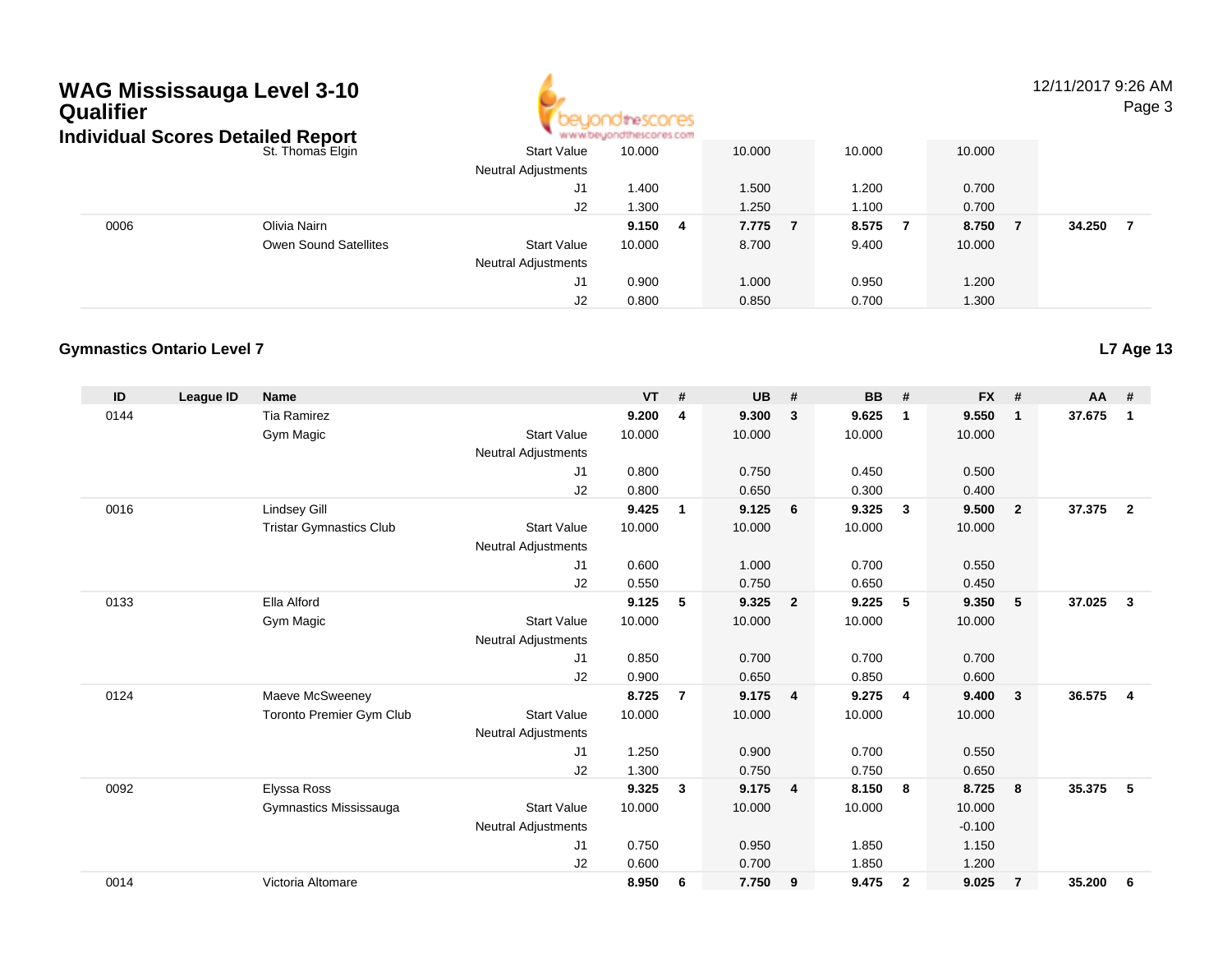# **WAG Mississauga Level 3-10 Qualifier Individual Scores Detailed Report**



12/11/2017 9:26 AMPage 4

| <b>Idividual Scores Detailed Report</b> |                                 |                            | www.beyondthescores.com |                          |        |                |        |                |        |                          |          |                |
|-----------------------------------------|---------------------------------|----------------------------|-------------------------|--------------------------|--------|----------------|--------|----------------|--------|--------------------------|----------|----------------|
|                                         | <b>Tristar Gymnastics Club</b>  | Start Value                | 10.000                  |                          | 9.500  |                | 10.000 |                | 10.000 |                          |          |                |
|                                         |                                 | Neutral Adjustments        |                         |                          |        |                |        |                |        |                          |          |                |
|                                         |                                 | J <sub>1</sub>             | 1.050                   |                          | 1.900  |                | 0.600  |                | 0.950  |                          |          |                |
|                                         |                                 | J2                         | 1.050                   |                          | 1.600  |                | 0.450  |                | 1.000  |                          |          |                |
| 0186                                    | Meg Varden                      |                            | 8.625                   | 8                        | 8.550  | $\overline{7}$ | 8.750  | $\overline{7}$ | 9.150  | 6                        | 35.075   | $\overline{7}$ |
|                                         | Tumblers                        | <b>Start Value</b>         | 10.000                  |                          | 9.900  |                | 10.000 |                | 10.000 |                          |          |                |
|                                         |                                 | <b>Neutral Adjustments</b> |                         |                          |        |                |        |                |        |                          |          |                |
|                                         |                                 | J <sub>1</sub>             | 1.300                   |                          | 1.500  |                | 1.350  |                | 0.900  |                          |          |                |
|                                         |                                 | J2                         | 1.450                   |                          | 1.200  |                | 1.150  |                | 0.800  |                          |          |                |
| 0160                                    | Delaney Passero                 |                            | 9.350                   | $\overline{2}$           | 8.250  | 8              | 7.650  | 9              | 9.400  | 3                        | 34.650 8 |                |
|                                         | Niagara Falls Lightning         | <b>Start Value</b>         | 10.000                  |                          | 10.000 |                | 9.500  |                | 10.000 |                          |          |                |
|                                         |                                 | Neutral Adjustments        |                         |                          |        |                |        |                |        |                          |          |                |
|                                         |                                 | J <sub>1</sub>             | 0.550                   |                          | 1.750  |                | 1.850  |                | 0.600  |                          |          |                |
|                                         |                                 | J2                         | 0.750                   |                          | 1.750  |                | 1.850  |                | 0.600  |                          |          |                |
| 0125                                    | <b>Tess Crombeen</b>            |                            | X.XXX                   | $\overline{\phantom{a}}$ | 9.475  | $\mathbf{1}$   | 9.150  | 6              | X.XXX  | $\overline{\phantom{a}}$ | 18.625 9 |                |
|                                         | <b>Toronto Premier Gym Club</b> | <b>Start Value</b>         |                         |                          | 10.000 |                | 10.000 |                |        |                          |          |                |
|                                         |                                 | <b>Neutral Adjustments</b> |                         |                          |        |                |        |                |        |                          |          |                |
|                                         |                                 | J <sub>1</sub>             |                         |                          | 0.450  |                | 0.800  |                |        |                          |          |                |
|                                         |                                 | J2                         |                         |                          | 0.600  |                | 0.900  |                |        |                          |          |                |

#### **Gymnastics Ontario Level 7**

| ID   | League ID | Name                        |                            | <b>VT</b> | #           | <b>UB</b> | #                       | <b>BB</b> | #                       | <b>FX</b> | #              | $AA$ # |                |
|------|-----------|-----------------------------|----------------------------|-----------|-------------|-----------|-------------------------|-----------|-------------------------|-----------|----------------|--------|----------------|
| 0181 |           | Michelle-Rose Berube-Conway |                            | 9.075     | 6           | 9.300     | $\overline{\mathbf{3}}$ | 9.475     | $\overline{\mathbf{2}}$ | 9.300     | 4              | 37.150 |                |
|      |           | Tumblers                    | <b>Start Value</b>         | 10.000    |             | 10.000    |                         | 10.000    |                         | 10.000    |                |        |                |
|      |           |                             | <b>Neutral Adjustments</b> |           |             |           |                         |           |                         |           |                |        |                |
|      |           |                             | J <sub>1</sub>             | 0.950     |             | 0.700     |                         | 0.550     |                         | 0.700     |                |        |                |
|      |           |                             | J <sub>2</sub>             | 0.900     |             | 0.700     |                         | 0.500     |                         | 0.700     |                |        |                |
| 0145 |           | Caidance Tuite              |                            | 9.150     | 3           | 9.325     | $\overline{\mathbf{2}}$ | 9.100     | -4                      | 9.475     | $\overline{2}$ | 37.050 | $\overline{2}$ |
|      |           | Gym Magic                   | <b>Start Value</b>         | 10.000    |             | 10.000    |                         | 10.000    |                         | 10.000    |                |        |                |
|      |           |                             | <b>Neutral Adjustments</b> |           |             |           |                         |           |                         |           |                |        |                |
|      |           |                             | J1                         | 0.850     |             | 0.750     |                         | 0.900     |                         | 0.600     |                |        |                |
|      |           |                             | J2                         | 0.850     |             | 0.600     |                         | 0.900     |                         | 0.450     |                |        |                |
| 0164 |           | Alyssa Moorehead            |                            | 9.700     | $\mathbf 1$ | 8.575     | - 5                     | 9.525     | $\overline{\mathbf{1}}$ | 9.225     | 6              | 37.025 | 3              |
|      |           | Swing Spring Flip           | <b>Start Value</b>         | 10.000    |             | 10.000    |                         | 10.000    |                         | 10.000    |                |        |                |
|      |           |                             | <b>Neutral Adjustments</b> |           |             |           |                         |           |                         |           |                |        |                |
|      |           |                             | J1                         | 0.300     |             | 1.600     |                         | 0.450     |                         | 0.850     |                |        |                |
|      |           |                             | J <sub>2</sub>             | 0.300     |             | 1.250     |                         | 0.500     |                         | 0.700     |                |        |                |
| 0192 |           | Audrey Calderon             |                            | 9.000     | 8           | 9.350     | $\mathbf 1$             | 9.275     | 3                       | 9.000     | $\overline{7}$ | 36.625 | 4              |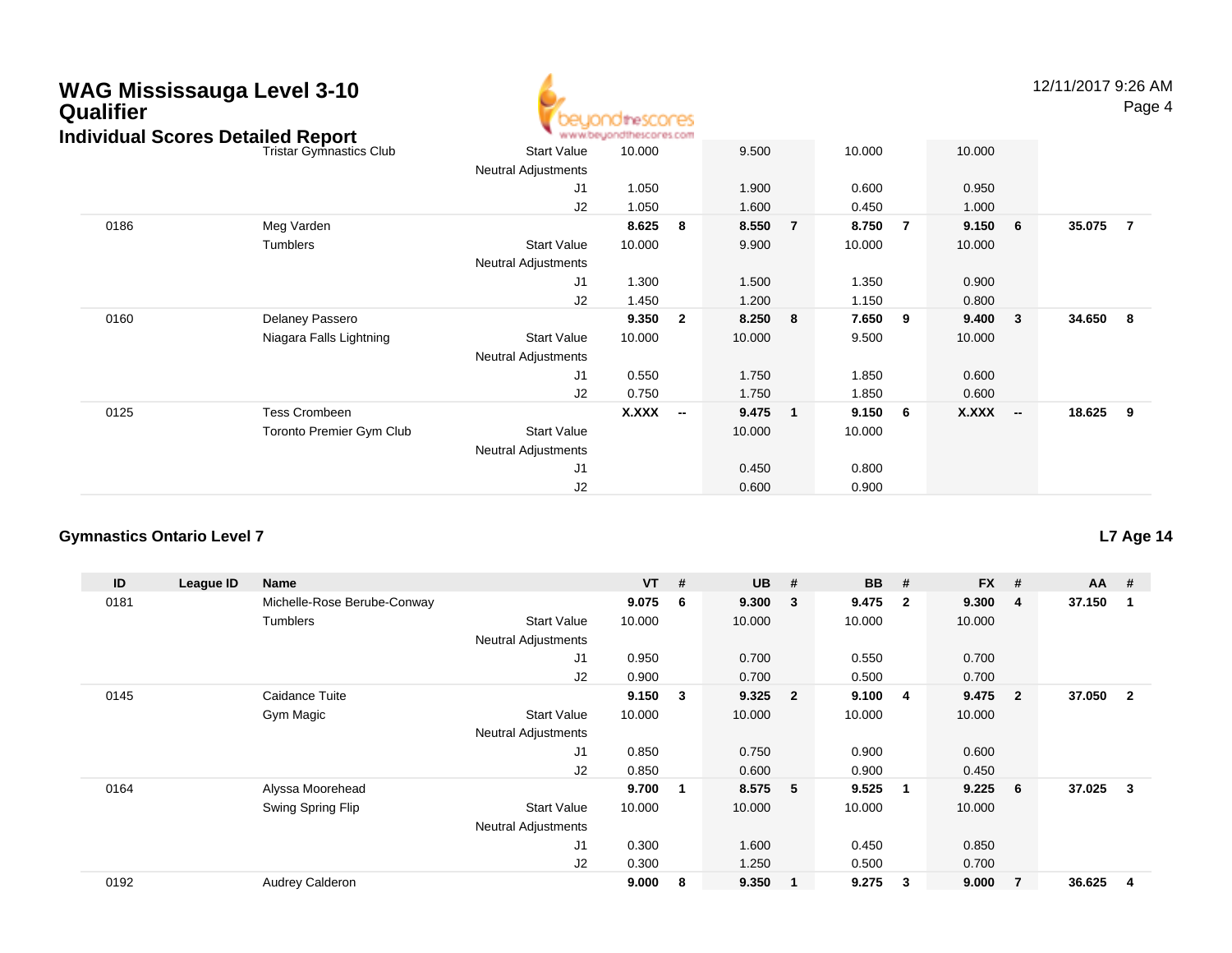| <b>WAG Mississauga Level 3-10</b><br><b>Qualifier</b><br><b>Individual Scores Detailed Report</b> |                                 |                            | beyondthescores<br>www.beyondthescores.com |                         |        |                          |        |                |        |                | 12/11/2017 9:26 AM | Page 5         |
|---------------------------------------------------------------------------------------------------|---------------------------------|----------------------------|--------------------------------------------|-------------------------|--------|--------------------------|--------|----------------|--------|----------------|--------------------|----------------|
|                                                                                                   | Ajax Acro's Gym Club            | <b>Start Value</b>         | 10.000                                     |                         | 10.000 |                          | 10.000 |                | 10.000 |                |                    |                |
|                                                                                                   |                                 | <b>Neutral Adjustments</b> |                                            |                         |        |                          |        |                |        |                |                    |                |
|                                                                                                   |                                 | J1                         | 1.000                                      |                         | 0.650  |                          | 0.700  |                | 1.000  |                |                    |                |
|                                                                                                   |                                 | J2                         | 1.000                                      |                         | 0.650  |                          | 0.750  |                | 1.000  |                |                    |                |
| 0122                                                                                              | Taya Cosby                      |                            | 9.150                                      | $\mathbf{3}$            | 8.950  | $\overline{4}$           | 8.900  | 5              | 9.500  | $\mathbf{1}$   | 36.500             | 5              |
|                                                                                                   | <b>Toronto Premier Gym Club</b> | <b>Start Value</b>         | 10.000                                     |                         | 10.000 |                          | 10.000 |                | 10.000 |                |                    |                |
|                                                                                                   |                                 | Neutral Adjustments        |                                            |                         |        |                          |        |                |        |                |                    |                |
|                                                                                                   |                                 | J1                         | 0.850                                      |                         | 1.150  |                          | 1.000  |                | 0.500  |                |                    |                |
|                                                                                                   |                                 | J2                         | 0.850                                      |                         | 0.950  |                          | 1.200  |                | 0.500  |                |                    |                |
| 0082                                                                                              | Kaleigh MacPherson-Bennett      |                            | 9.350                                      | $\overline{\mathbf{2}}$ | 8.550  | 6                        | 8.850  | 6              | 8.950  | 8              | 35.700             | 6              |
|                                                                                                   | Gymnastics Mississauga          | <b>Start Value</b>         | 10.000                                     |                         | 9.500  |                          | 10.000 |                | 10.000 |                |                    |                |
|                                                                                                   |                                 | <b>Neutral Adjustments</b> |                                            |                         |        |                          |        |                |        |                |                    |                |
|                                                                                                   |                                 | J1                         | 0.650                                      |                         | 1.000  |                          | 1.100  |                | 1.000  |                |                    |                |
|                                                                                                   |                                 | J2                         | 0.650                                      |                         | 0.900  |                          | 1.200  |                | 1.100  |                |                    |                |
| 0044                                                                                              | Alexandra Armata                |                            | 9.050                                      | $\overline{7}$          | 8.400  | $\overline{7}$           | 8.525  | $\overline{7}$ | 9.300  | $\overline{4}$ | 35.275             | $\overline{7}$ |
|                                                                                                   | Gymnastics Mississauga          | <b>Start Value</b>         | 10.000                                     |                         | 9.500  |                          | 9.500  |                | 10.000 |                |                    |                |
|                                                                                                   |                                 | Neutral Adjustments        |                                            |                         |        |                          |        |                |        |                |                    |                |
|                                                                                                   |                                 | J1                         | 0.900                                      |                         | 1.250  |                          | 1.050  |                | 0.700  |                |                    |                |
|                                                                                                   |                                 | J2                         | 1.000                                      |                         | 0.950  |                          | 0.900  |                | 0.700  |                |                    |                |
| 0012                                                                                              | Victoria JnBaptiste             |                            | 9.150                                      | $\mathbf{3}$            | X.XXX  | $\overline{\phantom{a}}$ | X.XXX  | $\sim$         | 9.325  | 3              | 18.475             | 8              |
|                                                                                                   | Northumberland                  | <b>Start Value</b>         | 10.000                                     |                         |        |                          |        |                | 10.000 |                |                    |                |
|                                                                                                   |                                 | <b>Neutral Adjustments</b> |                                            |                         |        |                          |        |                |        |                |                    |                |
|                                                                                                   |                                 | J1                         | 0.850                                      |                         |        |                          |        |                | 0.700  |                |                    |                |

4

#### **Gymnastics Ontario Level 7**

**L7 Age 15**

| ID   | League ID | Name             |                            | $VT$ # |                         | <b>UB</b> | #                       | <b>BB</b> | #   | <b>FX</b> | #              | $AA$ # |                |
|------|-----------|------------------|----------------------------|--------|-------------------------|-----------|-------------------------|-----------|-----|-----------|----------------|--------|----------------|
| 0143 |           | Jaida MacPherson |                            | 8.975  |                         | 9.250     | $\overline{\mathbf{2}}$ | 9.500     |     | 9.575     |                | 37.300 |                |
|      |           | Gym Magic        | <b>Start Value</b>         | 10.000 |                         | 10.000    |                         | 10.000    |     | 10.000    |                |        |                |
|      |           |                  | <b>Neutral Adjustments</b> |        |                         |           |                         |           |     |           |                |        |                |
|      |           |                  | J1                         | 1.000  |                         | 0.850     |                         | 0.500     |     | 0.450     |                |        |                |
|      |           |                  | J2                         | 1.050  |                         | 0.650     |                         | 0.500     |     | 0.400     |                |        |                |
| 0135 |           | Kayla Bent       |                            | 8.825  | $\overline{\mathbf{2}}$ | 9.300     | - 1                     | 9.175     | - 2 | 9.050     | $\overline{2}$ | 36.350 | $\overline{2}$ |
|      |           | Gym Magic        | <b>Start Value</b>         | 10.000 |                         | 10.000    |                         | 10.000    |     | 10.000    |                |        |                |
|      |           |                  | <b>Neutral Adjustments</b> |        |                         |           |                         |           |     |           |                |        |                |
|      |           |                  | J1                         | 1.200  |                         | 0.650     |                         | 0.800     |     | 0.900     |                |        |                |
|      |           |                  | J <sub>2</sub>             | 1.150  |                         | 0.750     |                         | 0.850     |     | 1.000     |                |        |                |

J2

0.850 0.650